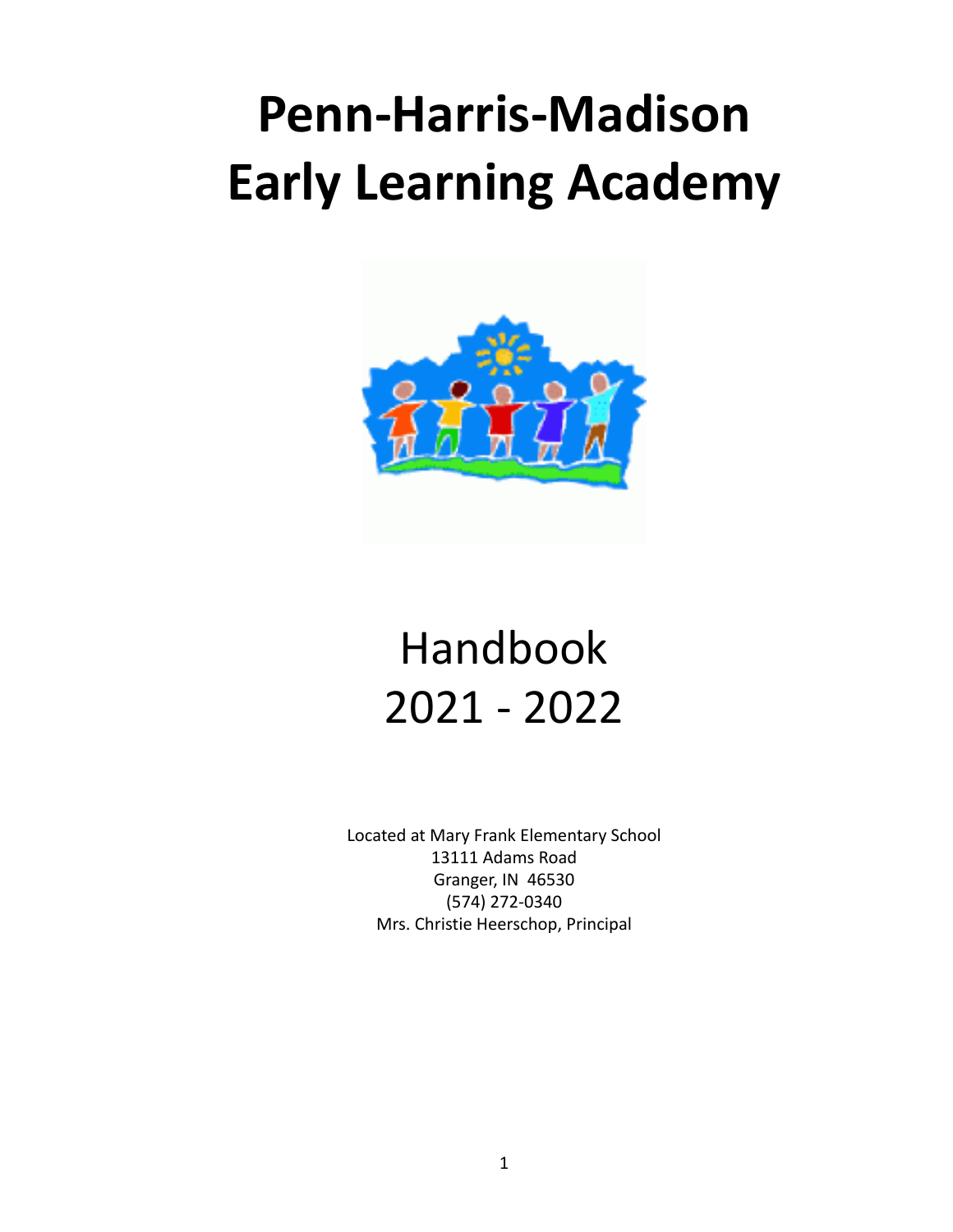#### **Contents**

| Parent Handbook 2021 - 2022                            | 3                       |
|--------------------------------------------------------|-------------------------|
| <b>School Hours</b>                                    | 3                       |
| <b>Arrival Procedures</b>                              | 4                       |
| <b>Dismissal Procedures</b>                            | 4                       |
| <b>Attendance Policies</b>                             | 4                       |
| <b>Health &amp; Safety</b>                             | 5                       |
| <b>Dress Code</b>                                      | $\overline{\mathbf{z}}$ |
| <b>Curriculum Overview</b>                             | 7                       |
| <b>Student Records</b>                                 | 7                       |
| <b>Tuition Payments &amp; Late Fees</b>                | 9                       |
| <b>Communication Folders</b>                           | 9                       |
| Lunch/Snack                                            | 9                       |
| <b>Rest and Relaxation</b>                             | 9                       |
| <b>Behavior Management</b>                             | 9                       |
| Non-Discrimination/Anti-Harassment                     | 10                      |
| <b>Parent Volunteers/Visitors</b>                      | 10                      |
| <b>Child Custody</b>                                   | 11                      |
| <b>Emergency Cards</b>                                 | 11                      |
| <b>Recess</b>                                          | 12                      |
| <b>Supplies</b>                                        | 12                      |
| <b>Toys</b>                                            | 12                      |
| <b>Birthdays</b>                                       | 12                      |
| <b>Acknowledgement of Receipt of Handbook</b>          | 13                      |
| <b>Consent to Publish Student Work and Photographs</b> | 14                      |

This handbook is supplementary to Board policy. Should a provision of this handbook contradict Board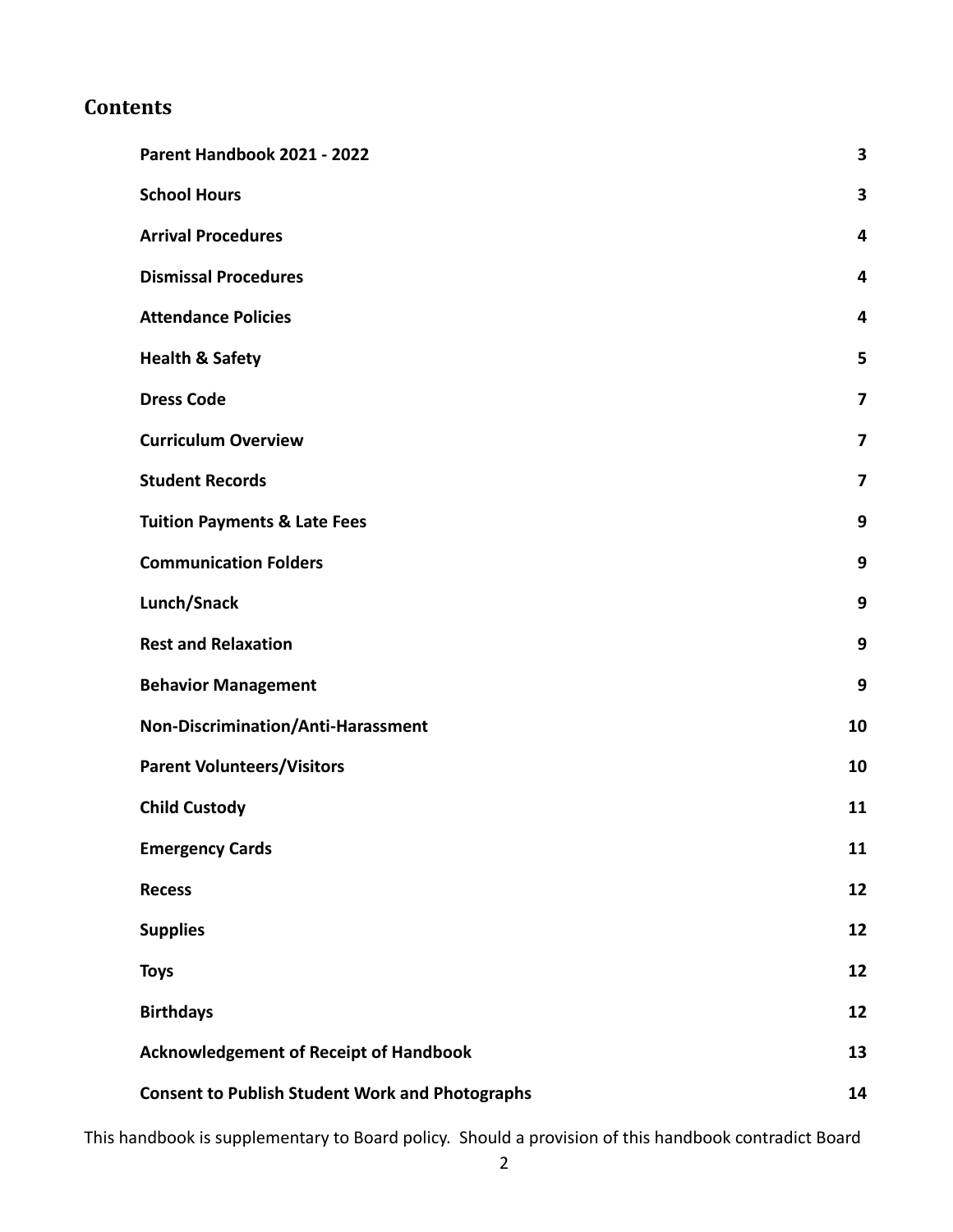policy, the Board policy will prevail. This handbook supersedes all prior handbooks and other written material on the same subjects. Board Approved Handbook: April 19, 2021

# **P-H-M Early Learning Academy Parent Handbook 2021 - 2022**

<span id="page-2-0"></span>We would like to welcome you and your child to our full-time, four-year-old preschool program located at Mary Frank Elementary School. We are very excited to work together to make this year one of substantial growth and memorable experiences for your child. We will have many opportunities throughout the year for exploration and learning. It is our hope that your child's year in preschool will be a fulfilling one!

As a parent, YOU are your child's greatest advocate and the expert on their talents, abilities, and needs. Open communication between families and the school is very important to us. You can contact the teacher by email, written notes, or telephone. Email is the preferred method of communication. However, if an emergency situation arises, you may call the school office between 7:00 a.m. and 3:30 p.m. daily to leave a message for your child's teacher. (Please understand that we cannot take phone calls during the school day while we are teaching.) We will do our very best to return email and voice messages before the next school day.

We will send a monthly newsletter home with your child to inform you of our classroom/school news and happenings, classroom needs, and updates to our schedules or routines throughout the year. We will also send various notes home to alert you of any special activities or events as needed. **PLEASE check your child's Communication Folder EVERY day for important papers.** We look forward to working with you and your child this year.

### **School Hours**

<span id="page-2-1"></span>Our school day is 8:00 a.m. to 2:30 p.m. Monday through Friday. The teacher will greet them at the classroom door starting at 7:55 a.m. Please be sure that your child arrives on time and is ready to learn and explore! Dropping off your child closer to 8:00 a.m. means you will avoid some of the traffic congestion and foot traffic on the sidewalks as Mary Frank students arrive.

# **School Closings & Delay Procedures**

**Safety is our first concern when a conversation about closing or delaying school takes place.** The decision must take into consideration early morning conditions as well as projections for the rest of the day. A two-hour delay may be called when indications are that the weather conditions will improve later in the morning. The drop off location and procedure would remain the same. However, the drop off time would be two hours later than normal (10:00 a.m.). There is NO morning Kids Club when a two-hour delay is called; however, afternoon Kids Club will follow its normal schedule. When schools are closed, after-school and evening activities are also canceled. Kids [Club](https://www.phmschools.org/kids-club) does not operate, morning or afternoon, on days when school has been canceled.

If a decision is made to close school, Penn-Harris-Madison has again been approved by the Indiana Department of Education to use eLearning lessons on the day of a school closing. eLearning stands for *electronic learning* that can be accomplished by students working on a computer from home through the internet. The Early Learning Academy teacher will post eLearning lessons for the preschool students to complete at home in the event of a school closing. Students will have five (5) days to complete eLearning assignments. The teacher will provide you with more details and log-in information for this at a later date. If severe weather closes or delays school before the school day begins, our local radio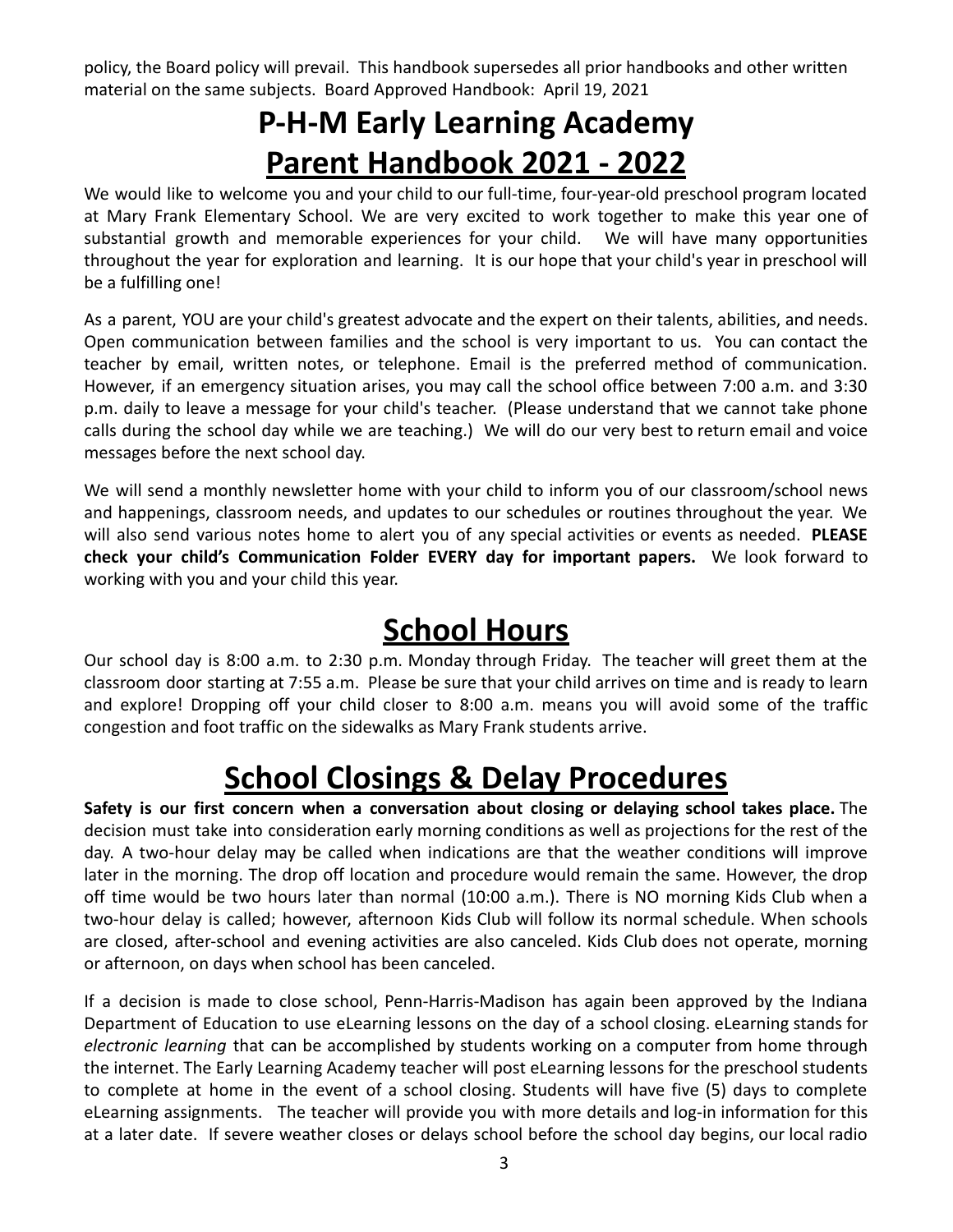and television stations announce that information. You may also check the PHM web site at <http://www.phmschools.org/>.

## **Arrival Procedures**

<span id="page-3-0"></span>When you arrive, children will enter the building through door B located to the left of the main entry doors at Mary Frank. For the safety of all students, we ask that you and your student remain in your vehicle and continue to move forward until you reach the sidewalk area at the main entry doors of the school. If needed, staff members will be available to help your child out of the vehicle. **Never drop off your child unless you see the teacher!** Parents should not park in the drop off line nor leave the car unattended to walk students to the door. Also, students can NOT be dropped off before 8:00 AM at Door B. This is a safety issue, as there is no adult supervision prior to 8:00 and the teacher may be out of the classroom. Please do NOT send your preschooler in through door A with their older siblings.

If you arrive late to drop off your child, please park your car in a parking spot and walk into the front office to sign in your child. Bus transportation is not available for preschool students this year.

## **Dismissal Procedures**

<span id="page-3-1"></span>Children will be dismissed at 2:30 p.m. each school day through door B. Please do not enter the pick-up line before 2:30 p.m. If you enter before 2:30 p.m., you will block the elementary students' pick-up. Have your carpool number displayed in the passenger side of the vehicle window for easy visibility. **Please remain in your car**; a staff member will assist your child to the car and keep the traffic flow moving at a safe rate for the children. For the safety of all students, we will load every child in their car on the **PASSENGER** side. Please adjust your child's booster seat to accommodate this procedure. If you arrive late to pick up your child, please park your vehicle in a parking spot and walk to the office to pick up your child.

If you make ANY changes to your child's arrival or dismissal routine, we MUST receive a signed note *from the parent/guardian in advance.* We do not release students to anyone who is not listed as the child's emergency contact unless we have received a note from the parent/guardian specifying the change in pick up routine/schedule.

### **Attendance Policies**

<span id="page-3-2"></span>Attendance should be regular. It is important that you send your child **every day**, unless your child is sick. Regular attendance helps children establish a predictable routine, learn more, and form a positive attitude towards school. However, if your child is not well in the morning before school begins, please keep them at home. It keeps other students healthy, and it may save you a trip to school later to pick up a sick child!

**ABSENCE** – In the event that your child is ill, please follow these important steps:

- Call the school office in the morning to report your child's absence (574-272-0340). If we do not receive notification of an absence, our office staff will be contacting you.
- You must report your child's absence by 10:00 a.m. on the day your child misses school, or it will be recorded as an "unexcused" absence.
- If you know in advance that your child will be absent, please let the school know as soon as possible. Thank you!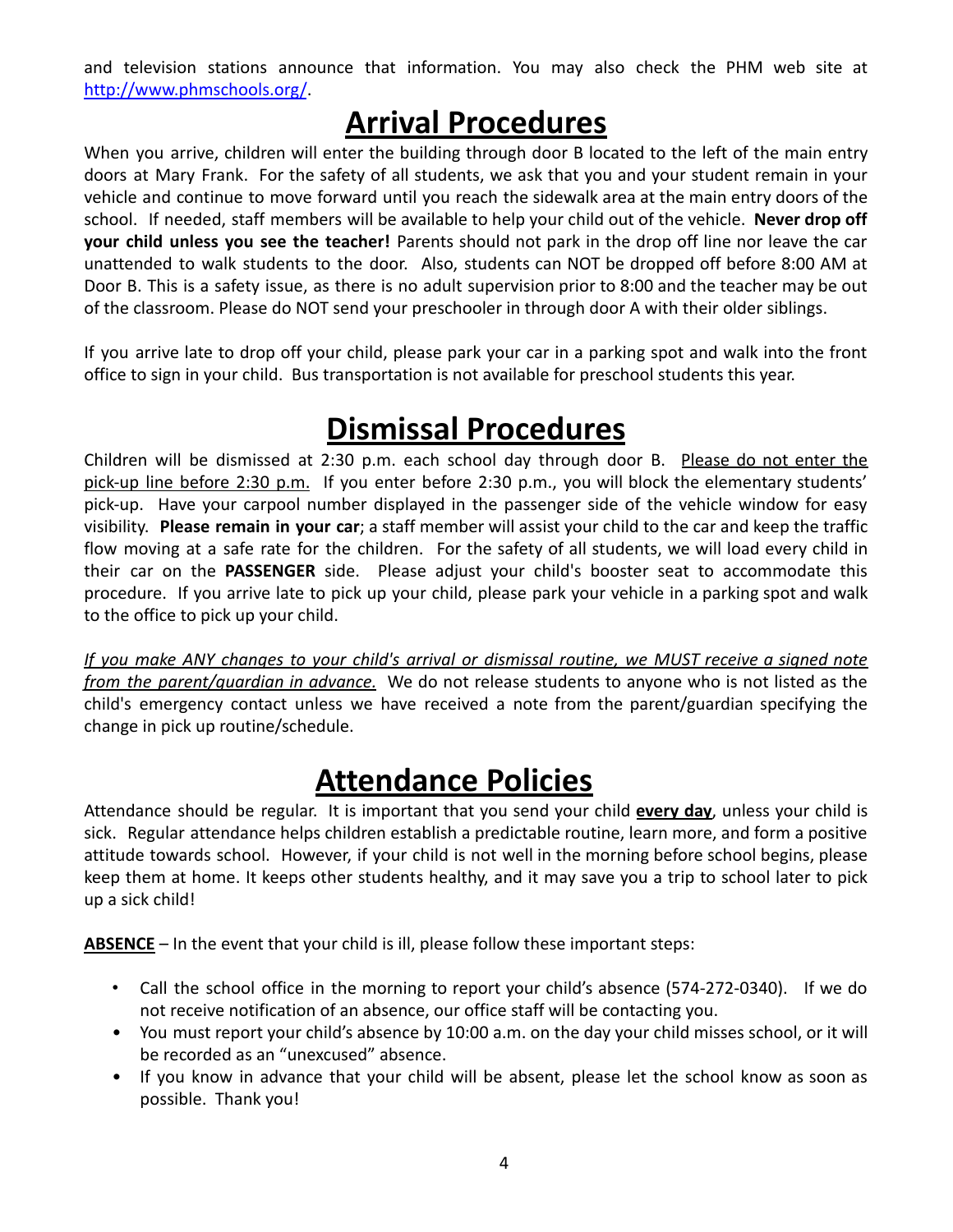# **Health & Safety**

#### <span id="page-4-0"></span>**Immunization Requirements (I.C. 20-34-4-2)**

Each student should have the immunizations required by law or have a required waiver. **Students whose parents do not provide the required documentation within 20 school days of the opening day** of the school year (or from the student's first day of enrollment in the district) will not be allowed to **attend school.** This is for the safety of all students and in accordance with state law. Any questions about immunizations or waivers should be directed to the principal or the Health Office.

Minimum immunization requirements for entry into all Penn-Harris-Madison School Corporation schools in 2021 – 2022 are listed by the Indiana State Department of Health at https://chirp.in.gov. For your reference, the schedule of requirements is listed below:

2021 – 2022 School Year

|                                                                       |                                                             | ZUZT – ZUZZ SCHOOL YEAR                                           |        |  |  |
|-----------------------------------------------------------------------|-------------------------------------------------------------|-------------------------------------------------------------------|--------|--|--|
| Indiana State Department of Health - School Immunization Requirements |                                                             |                                                                   |        |  |  |
| 3 to 5 years old                                                      |                                                             | 4 DTaP (Diphtheria, Tetanus & Pertussis)<br>3 Hep B (Hepatitis B) |        |  |  |
|                                                                       | 3 Polio (Inactivated Polio) 1 MMR (Measles, Mumps, Rubella) |                                                                   |        |  |  |
| 1 Varicella                                                           |                                                             |                                                                   |        |  |  |
| Kindergarten $-5$                                                     | 3 Hep B                                                     | 2 Varicella                                                       | 5 DTaP |  |  |
|                                                                       | 2 Hep A (Hepatitis A) 4 Polio                               |                                                                   | 2 MMR  |  |  |

#### **Medication Administration at School**

#### **Prescribed Medications**

In those circumstances where a student must take daily prescribed medication during the school day, the following guidelines are to be observed:

- A. Parents should, with their physician's counsel, determine whether the medication schedule could be adjusted to avoid administering medication during school hours.
- B. The Authorization to Administer Medication Form, available in the school Health Office or on the [PHM web page](https://www.phmschools.org/forms-administering-medications-school), must be filed with the respective building Health Office before the student will be allowed to begin taking any medication during school hours.
- C. All medications must be registered with the school Health Office.
- D. Medication that is brought to the Health Office will be properly secured. Medication must be brought to school in the original container directly by the parent, guardian or authorized adult. A two to four (2-4) week supply of medication is recommended.
- E. Any unused medication unclaimed by the parent will be destroyed by school personnel when a prescription is no longer to be administered or at the end of the school year.
- F. The parents shall have sole responsibility to instruct their child to take the medication at the scheduled time.
- G. A log for each prescribed medication shall be maintained which will note the personnel giving the medication, the date, and the time of day. This log will be maintained along with the physician's written request and the parent's written release.

#### **Non-Prescribed (Over the Counter) Medications**

A Medication Permit form, signed by a parent or guardian, must be on file in the school Health Office. Use of non-prescription medicine must comply with school regulations and will only be given in accordance with the directions on the label. This includes Tylenol, Advil, cough syrup, cough drops, herbal supplements/treatments and any other over-the-counter medication. If a non-prescribed (over the counter) medication needs to be administered on a routine bases, a physician order will be required. If you have questions call your school Health Office.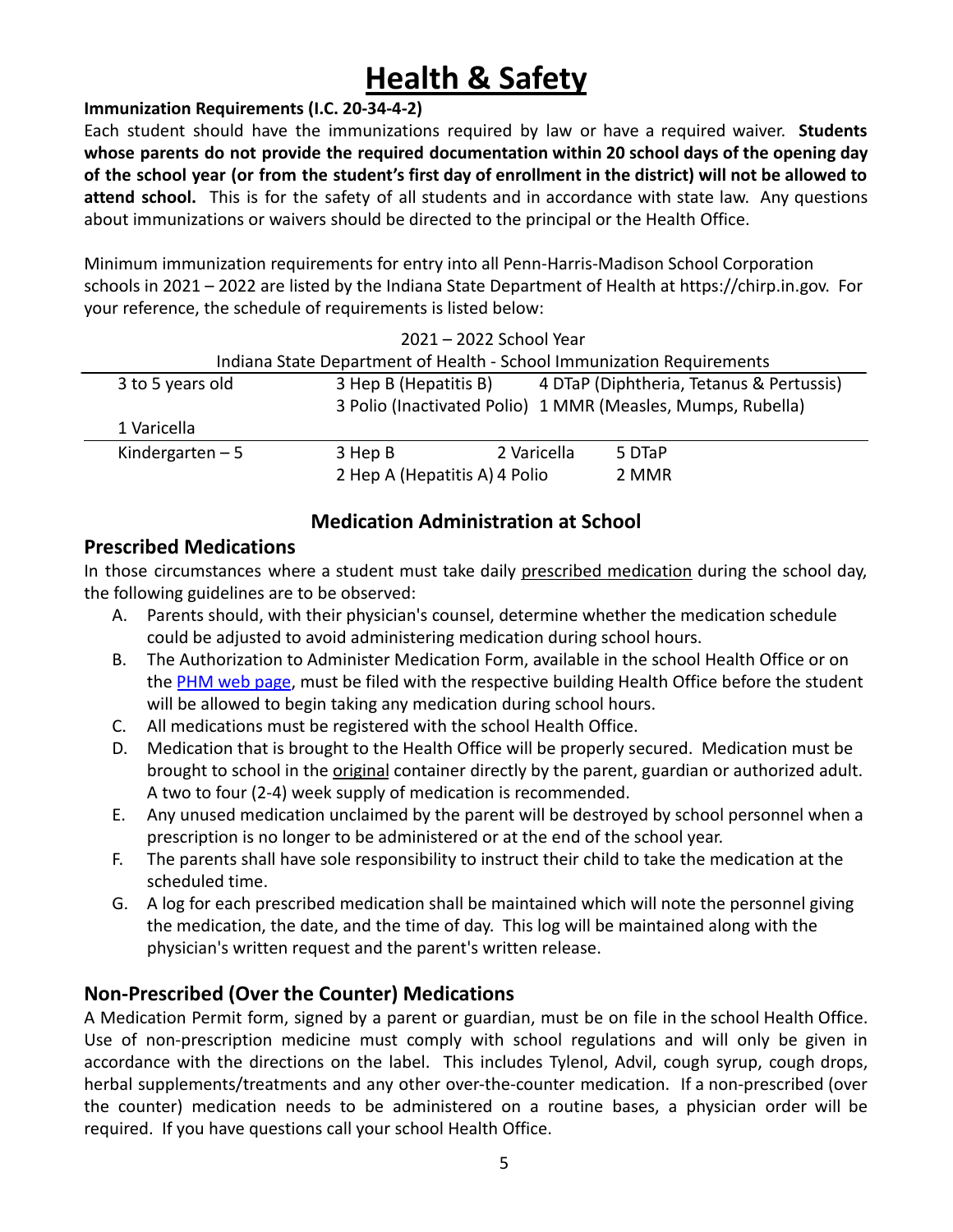#### **Illness or Injury at School**

Students who become ill or suffer a slight injury during the school day will be referred to the Health Office Staff. In many cases (complaints of headache, stomach ache, etc.), the student simply needs to take a short rest (10 minutes) followed by a return to the classroom. The Health Office Staff can also distribute ice (for bumps or minor insect stings) and apply band-aids (on paper cuts, small scrapes or abrasions). The Health Office Staff **cannot distribute any medication unless the parent supplies it and proper forms have been filed with the staff.** In more serious cases the parent will be called to come and take the child home for further medical evaluation.

It is critical that the school can contact parents in an emergency situation. Please be sure to update information on your child's emergency card any time that information changes.

It is often hard to know when to keep your child home from school when they are not feeling well. Here are a few guidelines:

- Fever of 100 degrees or higher: home until the student has been fever free for 24 hours.
- COVID symptoms such as sore throat, cough or shortness of breath, new loss of taste or smell: follow current health department guidelines
- Vomiting: home until the student can keep food down and is free of symptoms for 24 hours.
- Diarrhea: home until the student is free of symptoms for 24 hours.
- Pink eye (conjunctivitis): home until the student has been on antibiotic eye medication for 24 hours.
- Strep Throat: home until the student is fever free and has been on antibiotic for 24 hours.
- Chickenpox: home for one week after the first pox appears or all pox are dry and crusted.
- Unexplained rash, blisters, or draining sores: children should be seen by their health care provider for a diagnosis.

If you are ever in doubt, please call your health care provider for their recommendations. You can also call the school Health Office Staff with questions regarding school policy about illness.

#### **Control of Illness and/or Communicable Diseases**

Because a school has a high concentration of people, it is necessary to take specific measures when the health or safety of the school community is at risk. The school's professional staff has the authority to remove or isolate a student who has been ill or has been exposed to a communicable disease. Specific diseases include: diphtheria, scarlet fever, strep infections, whooping cough, mumps, measles, rubella, Varicella, COVID and other conditions indicated by the Local and State Health Departments. Any removal will be only for the contagious period as recommended by State and local health departments.

#### **Head Lice**

Head lice are a common problem with school-aged children. It has nothing to do with cleanliness nor does it reflect poorly on you as a parent.

If live head lice or nits within one inch of the scalp are found in a child's hair, parents will be called to come and pick up their child and be provided with educational material. After treatment, the child will be allowed to return to school if no live lice are present or nits that are within one inch of the scalp. Please contact the school office if your child contracts lice. Feel free to contact our Health Office Staff for assistance in understanding and handling the treatment process. **Once your child is treated, a** parent or guardian must bring them to school to be checked in the Health Office before being sent to **class.**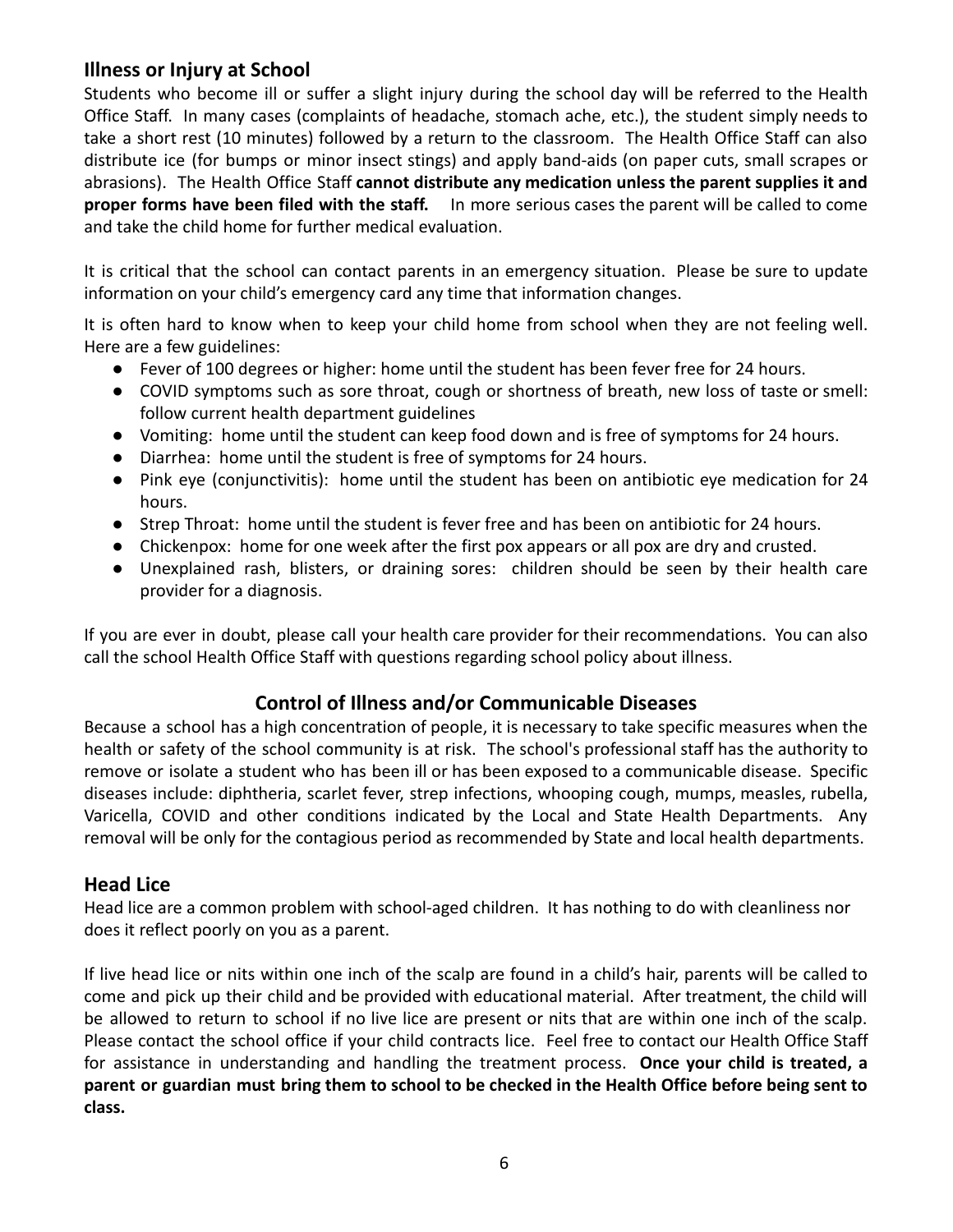# **Dress Code**

- <span id="page-6-0"></span>● *IMPORTANT:* **We ask that you PLEASE take the time to label clothing items such as: coats, sweaters, raincoats, boots, hats, mittens, shoes as well as backpacks and other items. Children often are not able to identify what belongs to them.** Please print your child's name clearly with a permanent marker.
- Please provide a Ziploc bag with a change of clothes, labeled with your child's name, to be left at preschool.
- Dress your child in comfortable, durable clothing. Students will often be engaged in activities that involve paint, glue, clay, etc. and large motor movement. They should wear clothes that allow them to turn, jump and play!
- Also remember to follow the P-H-M dress code *(no flip-flops, high heels, spaghetti strap tops, spandex, ripped clothing, clothing with inappropriate words or pictures, or any accessories that might be a distraction)*. Undergarments may not be showing at any time (even when bending over). The dress code will be strictly enforced, beginning the first day of school. All of this information can be found in the P-H-M Handbook which is available on the P-H-M Website at <http://www.phmschools.org/>.
- As the weather turns colder, please keep in mind that we will go outside for recess as long as the temperature and/or wind chill does not fall below 20 degrees. Dress your child for playing out in chilly weather and snow, including a hat, gloves or mittens, boots, and snow pants.

# **Curriculum Overview**

<span id="page-6-1"></span>This year in the Early Learning Academy, we will be learning many new skills including math, reading, science, social studies, writing, and social skills. The Early Learning Academy will be following the *Tools of the Mind* Curriculum, a program that builds strong foundations for school success. Content and lessons focus on social, emotional and cognitive learning with a daily emphasis on creativity and problem solving and make-believe play. We will be building routines in the classroom that will ensure kindergarten readiness. In addition to building foundational skills, our curriculum will challenge each student to achieve their highest potential. Ultimately your child will thrive in their Early Learning Academy classroom and for years to come!

### **Student Records**

<span id="page-6-2"></span>The teachers, counselors, Health Office, and administrative staff keep many student records. There are two (2) basic kinds of records -- directory information and confidential records.

Directory information can be given to any person or organization for nonprofit making purposes when requested, unless the parents of the student restrict the information, in writing, to the principal by October 1 of that school year.

The Board designates as student "directory information": a student's name; address; telephone number; date and place of birth; major field of study; participation in officially recognized activities and sports; height and weight, if a member of an athletic team; dates of attendance; date of graduation; awards received; listing on an honor roll; or scholarships; photographs; video tape; and other similar information and images.

Confidential records contain educational and behavioral information that has restricted access based on the Family Education Rights and Privacy Act (FERPA) and the Protection of Pupil Rights Act (PPRA).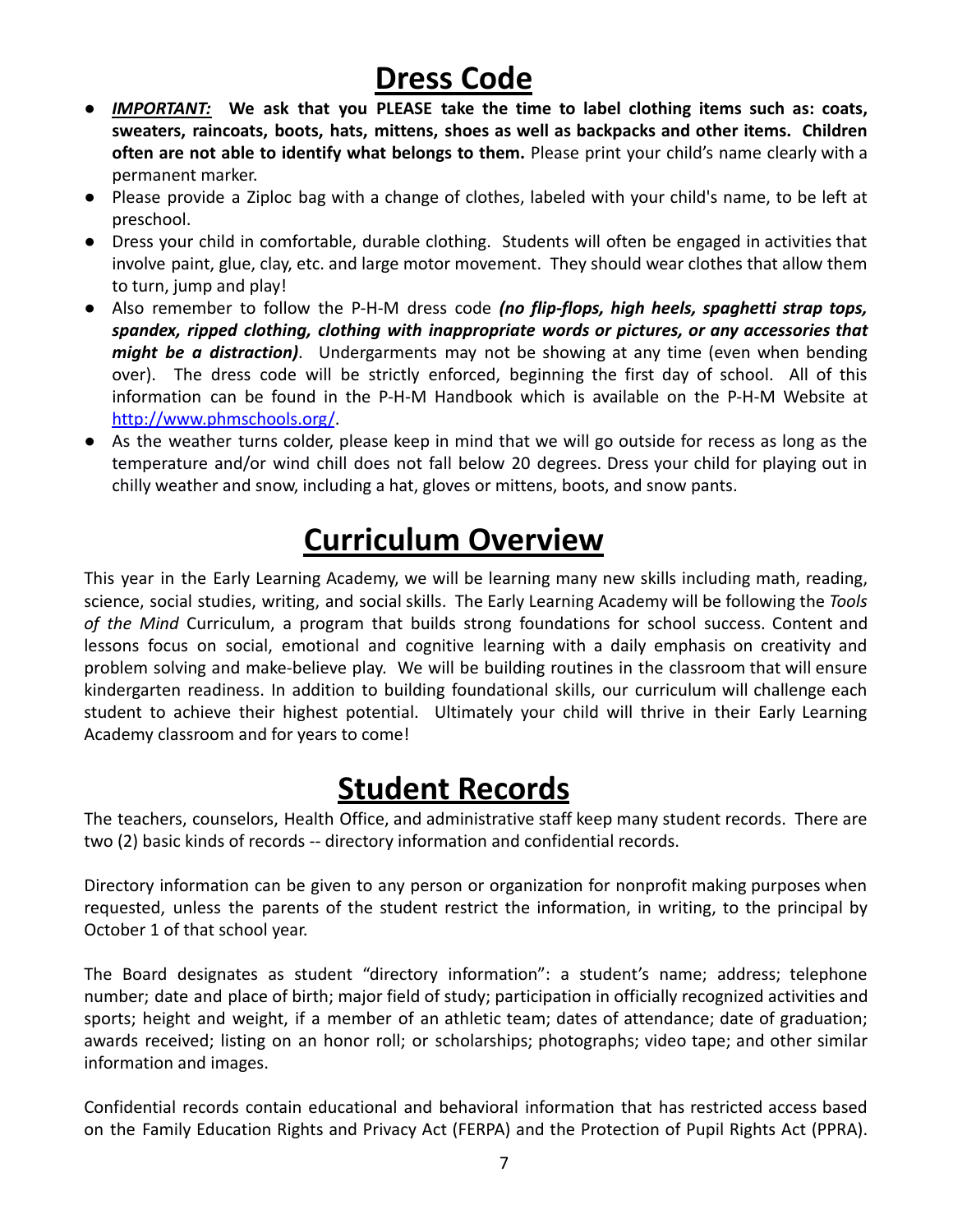This information can only be released with the written consent of the parents, the adult student, or a surrogate. There are exceptions as provided in state and federal laws that may permit release without consent. For instance, confidential records may be disclosed to school officials with a legitimate educational interest in the records. A "school official" is a person employed by the Board as an administrator, supervisor, teacher/instructor (including substitutes), or support staff member (including health or medical staff and law enforcement unit personnel); a person serving on the Board; person or company with whom the Board has contracted to perform a special task (such as an attorney, auditor, or medical consultant); school psychology, a contractor, consultant, volunteer or other party to whom the Board has outsourced a service otherwise performed by Board employees (e.g. a therapist); or a parent or student serving on an official committee such as a disciplinary or grievance committee, or assisting another school official in performing their tasks (including volunteers).

Included in the confidential records may be test scores, psychological reports, behavioral data, disciplinary actions, and communications with the family and outside service providers. The school must have the parents' written consent to obtain records from an outside professional or agency. Confidential information that is in a student's record that originates from an outside professional or agency may be released to the parent through the originator and parents should keep copies of such records for their home file. Parents may also provide the school with copies of records made by non-school professional agencies or individuals.

Students and parents have the right to review all educational records generated by the school corporation, request amendment to these records, insert addendum to records, and obtain copies of such records. Copying costs may be charged to the requestor. If a review of records is wanted, please contact the school in writing, stating the records desired. The records will be collected and an appointment will be made with the appropriate persons present to answer any questions. Parents and eligible students who wish to ask the school to amend a record should write the school principal, clearly identify the part of the record they want changed, and specify why it should be changed. If the school decides not to amend the record as requested, the school will notify the parent or eligible student of the decision and of their right to a hearing regarding the request for amendment. Additional information regarding the hearing procedures will be provided to the parent or eligible student when notified of the right to a hearing.

The Family Policy Compliance Office in the U.S. Department of Education administers both FERPA and PPRA. Parents and/or eligible students who believe their rights have been violated may file a complaint with:

> Family Policy Compliance Office U.S. Department of Education 400 Maryland Avenue, SW 20202-4605 Washington, D.C. www.ed.gov/policy/gen/guid/fpco/index

*Informal inquiries may be sent to the Family Policy Compliance Office via the following email addresses:* FERPA@ED.Gov; and [PPRA@ED.Gov](mailto:PPRA@ED.Gov).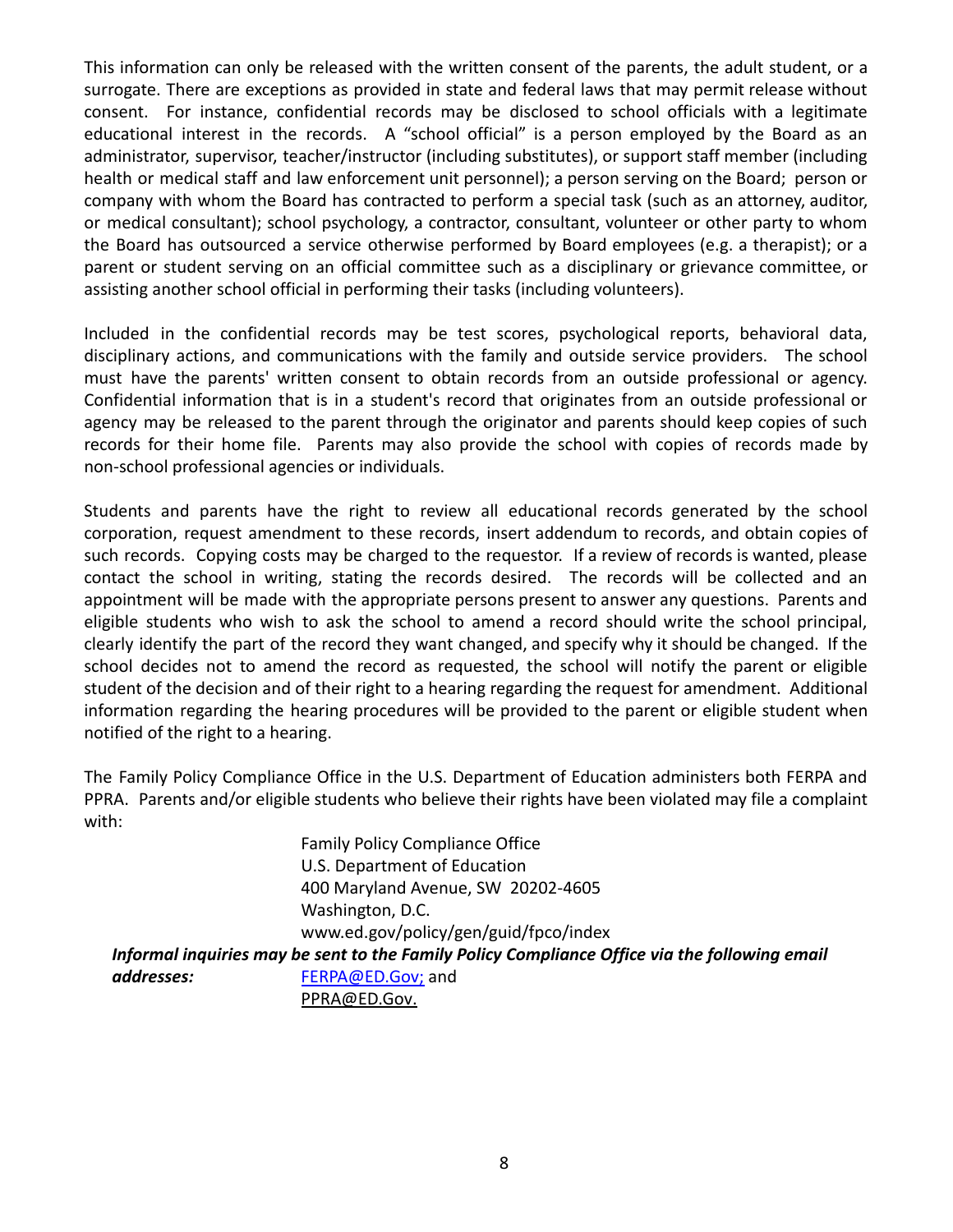# **Tuition Payments & Late Fees**

<span id="page-8-0"></span>Tuition fees are set by the Penn-Harris-Madison School Corporation. During any absence or extended absences, including sickness, holidays, vacation and eLearning days, fee payments continue for each child. Tuition payments are due the first day of each month for the predetermined monthly fee. If payment is not received by the fifth of the month, a \$25 late fee will be added to your account and will be automatically due with your next tuition payment. Do not send cash tuition payments with your child. Cash tuition payments must be given directly to the school office secretary by the parent/guardian. If withdrawing your child, we require a minimum of a two week notice. Failure to pay your child's tuition may result in suspension from the program.

# **Communication Folders**

<span id="page-8-1"></span>A blue communication folder will be used to send important papers home. The guardian is responsible to check their child's backpack and communication folder EVERY DAY. *This folder will go home and must come back to school EVERY DAY!* Please send any notes or papers to school in the communication folder as well. Once these folders are sent home you will notice one side pocket has a green dot and the other has a red dot. The green dot means this is something that needs to be taken home and then returned to school. The red dot means that this is something to stay at home.

Your child will also need a backpack labeled with their name to carry items to and from school. This needs to be a regular sized backpack so folders, books, and projects can easily be transported home. Please encourage your child to take responsibility for bringing their backpack to school each day. Many projects, reading books, and handouts will come home on a regular basis, and some may be rather large, so please make sure your child's backpack is big enough to carry these items.

# **Lunch/Snack**

<span id="page-8-2"></span>Your child will have the opportunity to eat both lunch and snack at The Early Learning Academy. Your child can enjoy a lunch from our cafeteria or bring a nutritious lunch from home. Please do not pack candy or pop.

**Lunch**

- Early Learning Academy lunch is from 11:50 a.m. 12:20 p.m. in the cafeteria. **Snack**
- Early Learning Academy snack time is at 9:45am in the classroom.

# **Rest and Relaxation**

<span id="page-8-3"></span>Each day students come into a calm room where they can take their towel/blanket brought from home, then find a place to lie on the carpet and listen to music or sleep for about 30 minutes. This is a time to stay quiet and rest before finishing the afternoon. We ask that you send in a towel/blanket from home, labeled with your child's name or initials. This will need to be one that can be kept at school and occasionally sent home to be washed.

## **Behavior Management**

<span id="page-8-4"></span>Early Learning Academy will be using a positive reinforcement behavior system in the classroom. Students will be encouraged to consciously make good choices, and will be reminded that they are in control of their behavior. This gives us great opportunities to talk about using words to problem solve with their peers.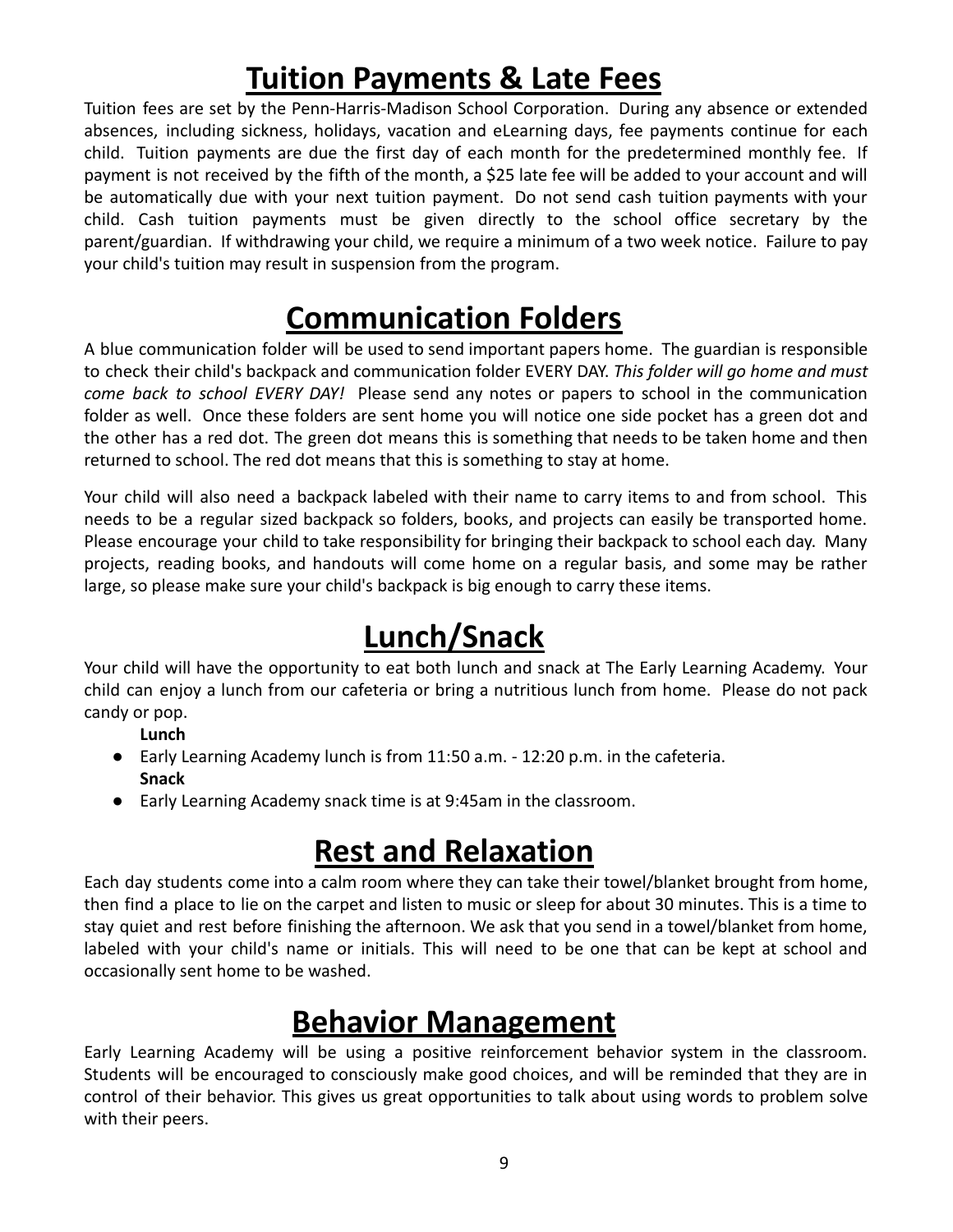We will use "Super Kid" punch cards for outstanding individual behaviors. When a student's card is filled up, they will get to pick something from the prize box! This is a good way to communicate with you as well. When you see a "Super Kid" card come home, use that as a time to encourage and celebrate good choices and positive behavior at school!

The Penn-Harris-Madison School Corporation maintains a safe and orderly environment. Students are expected to follow the Positive School-Wide Behavior Plan. The expectations and skills embedded in these plans are based upon the Life Long Guidelines and Life Skills. These expectations and skills are taught and reviewed at various times throughout the school experience. Expectations, guidelines and skills are posted in every building and teachers expect students to follow them on a daily basis. The Life Long Guidelines are: Truth, Trust, Active Listening, No put-downs, and Personal best. The Life Skills are: Integrity, Initiative, Flexibility, Perseverance, Organization, Sense of Humor, Effort, Common Sense, Problem-solving, Responsibility, Patience, Friendship, Curiosity, Cooperation and Caring.

# **Non-Discrimination/Anti-Harassment**

<span id="page-9-0"></span>It is the Penn-Harris-Madison School Corporation's policy to provide an equal educational opportunity for children regardless of race, color, creed, age, disability, religion, gender, ancestry, national origin, place of residence within P-H-M's boundaries, or social or economic background. In addition, it is our policy to maintain an environment that is conducive to learning and free from all forms of unlawful harassment.

The following person has been designated to handle inquiries regarding P-H-M's equal educational opportunity and anti-harassment policies: Dr. Heather Short, Assistant Superintendent, 574-259-7941. Additional information regarding P-H-M's Equal Educational Opportunity and Anti-Harassment Policies may be found in Board Policies 2260, 2260.01, and 5517.

## **Parent Volunteers/Visitors**

#### (Please see sign-up sheets)

<span id="page-9-1"></span>Parent volunteers do much to enhance our program. Some ways of assisting might include:

- assisting individual children or small groups
- guiding an art project
- preparing materials
- making games at home or school
- assisting with Mystery Reader
- holiday celebrations

If you are interested in helping please sign up on the appropriate sign-up sheet. **All volunteers will need to complete a required background check BEFORE volunteering.** This required background check can be done in the school office.

If you wish to visit our classroom, we ask that you contact your child's teacher to schedule a visit. Please call to schedule any visits at least 24 hours in advance. This will help us with planning.

Visitors may not enter the classroom until they have signed in at the front office and have received a visitor's badge. You will need to bring a **valid driver's license** to get a visitor's badge through our RAPTOR visitor monitoring system. This is a required component of our school safety plan. We also ask that all visitors wait at least one month (until October) before visiting our classroom so the children can adjust and become more comfortable in their new learning environment.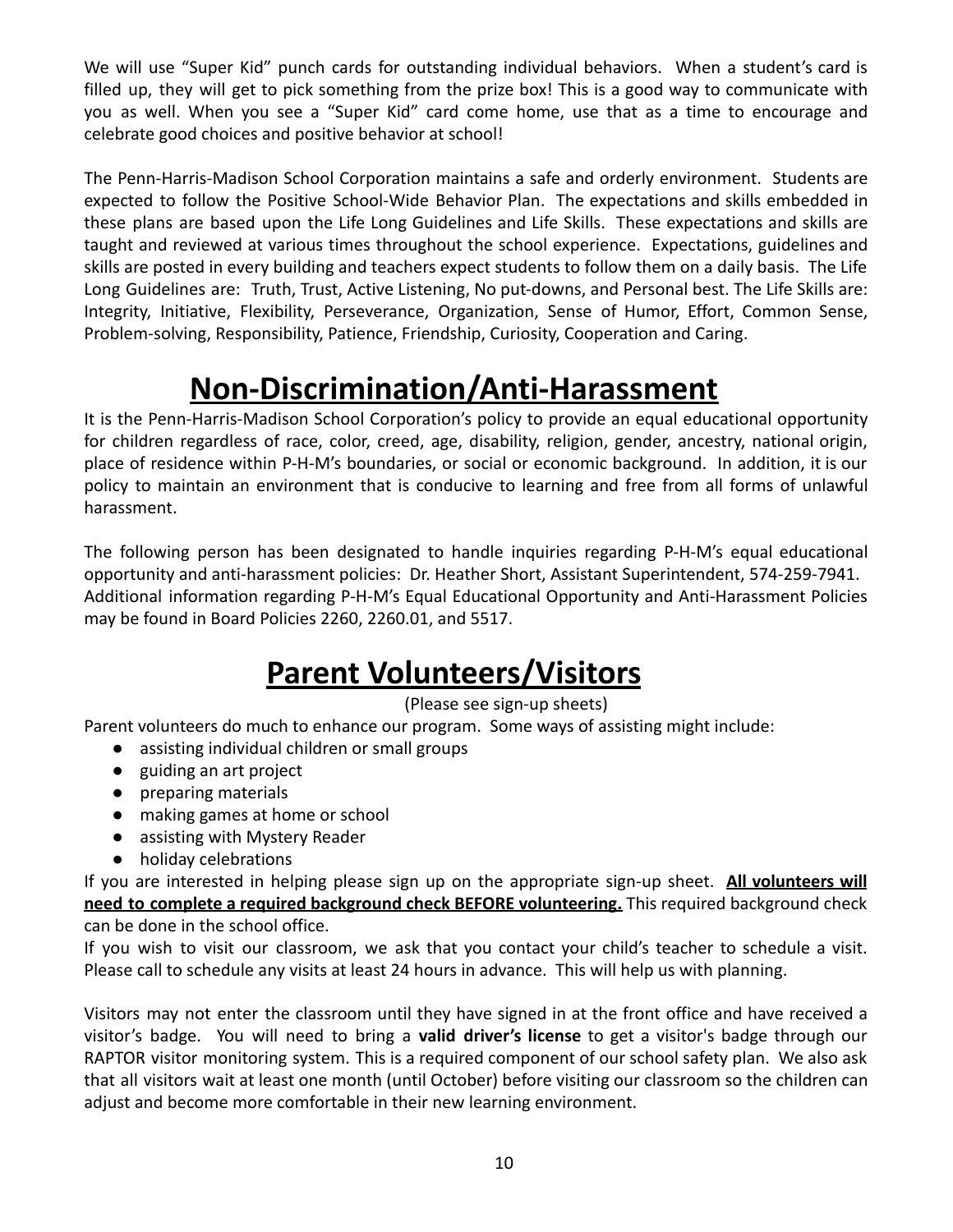# **Child Custody**

<span id="page-10-0"></span>At the time of enrollment, parents are expected to provide the school with court papers, including custody orders, pertaining to the allocation of parental rights and responsibilities. The school will honor all current court orders pertaining to the allocation of these rights. To the extent that these rights are modified by the court at any point during the time a child is enrolled as a student with Penn-Harris-Madison School Corporation, it is the responsibility of the parents to submit to the school a copy of the most recent court order.

In general, the parent who has physical custody of the child has the right to make day-to-day educational decisions relating to the child. In general, parents who share joint legal custody are to share the responsibility for the major decisions concerning the child's upbringing, including the child's education.

Unless restricted by a court order, a non-custodial parent will be given access to all student records, progress reports, and disciplinary actions. The non-custodial parent is responsible for informing the principal or the school office in writing of their wish to receive copies of records related to the student's school activities or academic progress. Should a custodial parent wish to prohibit the distribution of information and records to the non-custodial parent, they must provide a certified copy of the court order restricting the non-custodial parent's access.

Absent a court order to the contrary, the non-custodial parent may attend any school activities that are open to the public, such as concerts, fairs, and athletic events. In addition, the non-custodial parent may participate in parent-teacher conferences, classroom visitations, and all other school activities, unless the custodial parent has communicated in writing their desire that the non-custodial parent not participate in these activities and has provided the school a copy of the current custody order.

The non-custodial parent may not visit with the student during the school day absent written permission from the custodial parent. Furthermore, the student may not be released to the non-custodial parent unless the custodial parent gives written permission. The school day may not be used for additional parenting time.

P-H-M Staff will follow Court Orders related to child custody matters. P-H-M Staff does not seek to become involved in litigation related to child custody matters.

### **Emergency Cards**

<span id="page-10-1"></span>Each child in our school is required to have complete and up-to-date emergency contact information on file in the office. It is essential that we are able to contact you (or a designated adult) if necessary during the school day. If there are any changes in your housing, employment, emergency phone number, email address, etc., please contact the office ASAP so we can update the information on your child's emergency card. THANK YOU!

#### **Recess**

<span id="page-10-2"></span>Your child will have at least one recess period every day and will need clothing that is appropriate for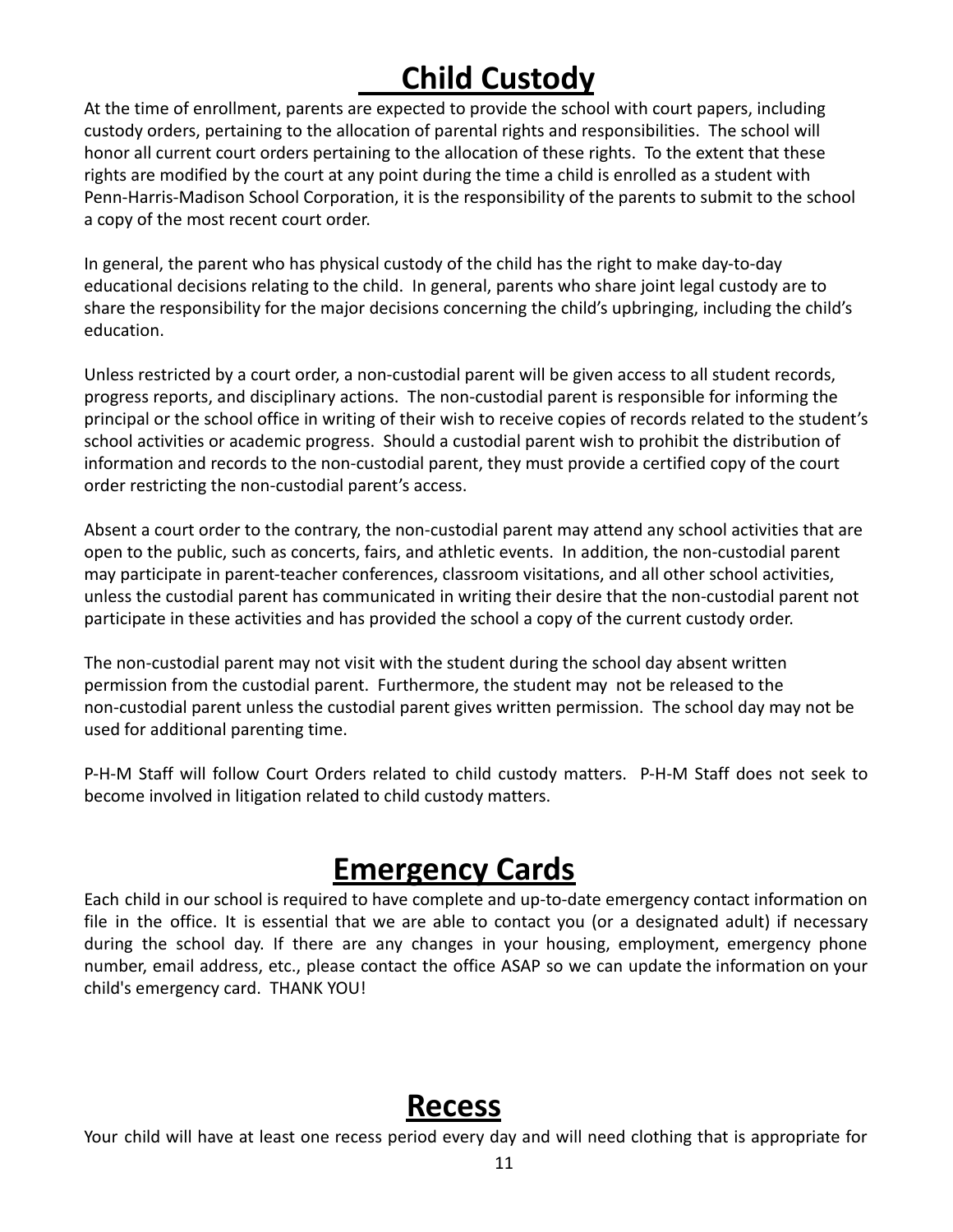the weather. Please make sure your child comes dressed to go outside each day. During the winter months, this would include the BIG 5: snow pants, winter coat, mittens/gloves, boots, and a hat. Please send these in a reusable bag. We will go outside for recess unless the wind-chill is below zero. **Please label ALL belongings with your child's name.**

#### **Supplies**

<span id="page-11-0"></span>We are fortunate to have most of our supplies provided for us through our school budget. These items include paper, pencils, crayons, markers, scissors, glue, paint, etc. We do ask that you purchase a roomy, zipper-style backpack, 1 container of disinfectant wipes, and 2 large boxes of Kleenex to donate to the classroom. Thank you!

### **Toys**

<span id="page-11-1"></span>Please do not allow your child to bring toys, cell phones, gaming devices, etc., to school. They could possibly be lost, stolen or broken, which causes an unhappy experience at school. In addition, these items are distracting to students, and we'd like to avoid distractions whenever possible.

### **Birthdays**

<span id="page-11-2"></span>Birthdays are a fun time to celebrate each special student! At The Early Learning Academy we will do this during snack time on the day, or during the week, of the student's birthday. July birthdays will be celebrated in August and June birthdays in May. The child will wear a crown for the day; we will sing, play a game, and they will be the line leader that day. We do not encourage food for celebrating; however, you could send in a pencil, eraser, or something small for each classmate.

#### **IF YOU HAVE ANY QUESTIONS ABOUT THE EARLY LEARNING ACADEMY, PLEASE CONTACT US! YOUR PARTNERSHIP IS IMPORTANT AND VALUED!**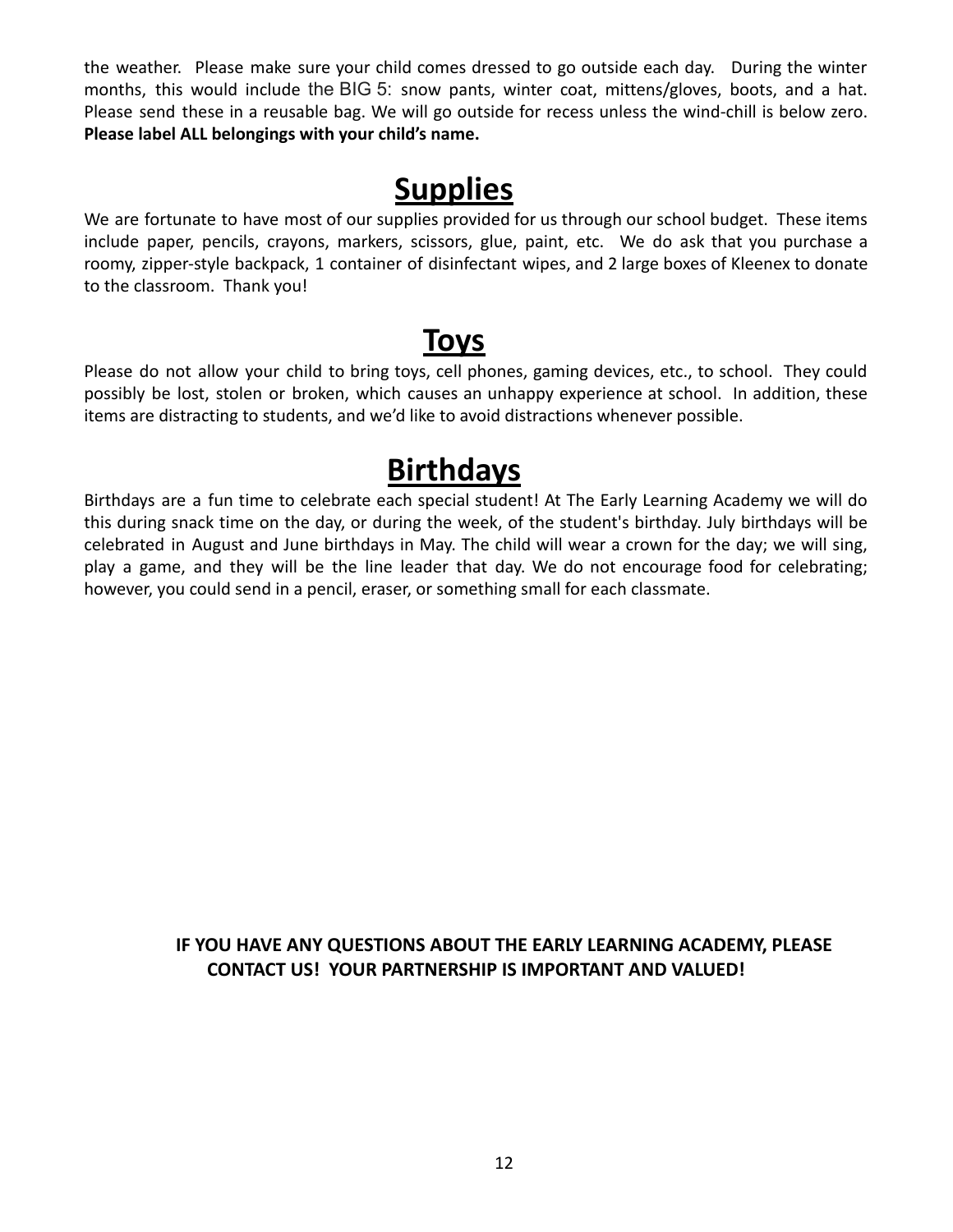## <span id="page-12-0"></span>**Acknowledgement of Receipt of Handbook**

**Penn-Harris-Madison School Corporation Early Learning Academy**

**This is to certify that I have received and read the Penn-Harris-Madison Early Learning Academy Parent Handbook and agreed to abide by it while my child is enrolled in the Early Learning academy.**

\_\_\_\_\_\_\_\_\_\_\_\_\_\_\_\_\_\_\_\_\_\_\_\_\_\_\_\_\_\_\_\_\_\_\_\_\_\_\_\_\_\_\_\_\_\_\_\_\_\_\_\_\_\_\_\_\_\_\_\_\_\_\_\_\_\_\_\_\_\_\_\_

\_\_\_\_\_\_\_\_\_\_\_\_\_\_\_\_\_\_\_\_\_\_\_\_\_\_\_\_\_\_\_\_\_\_\_\_\_\_\_\_\_\_\_\_\_\_\_\_\_\_\_\_\_\_\_\_\_\_\_\_\_\_\_\_\_\_\_\_\_\_\_\_

**Parent Signature**

**Parent Name Printed Date**

**(Please complete the Consent to Publish Form found on the reverse side of this page)**